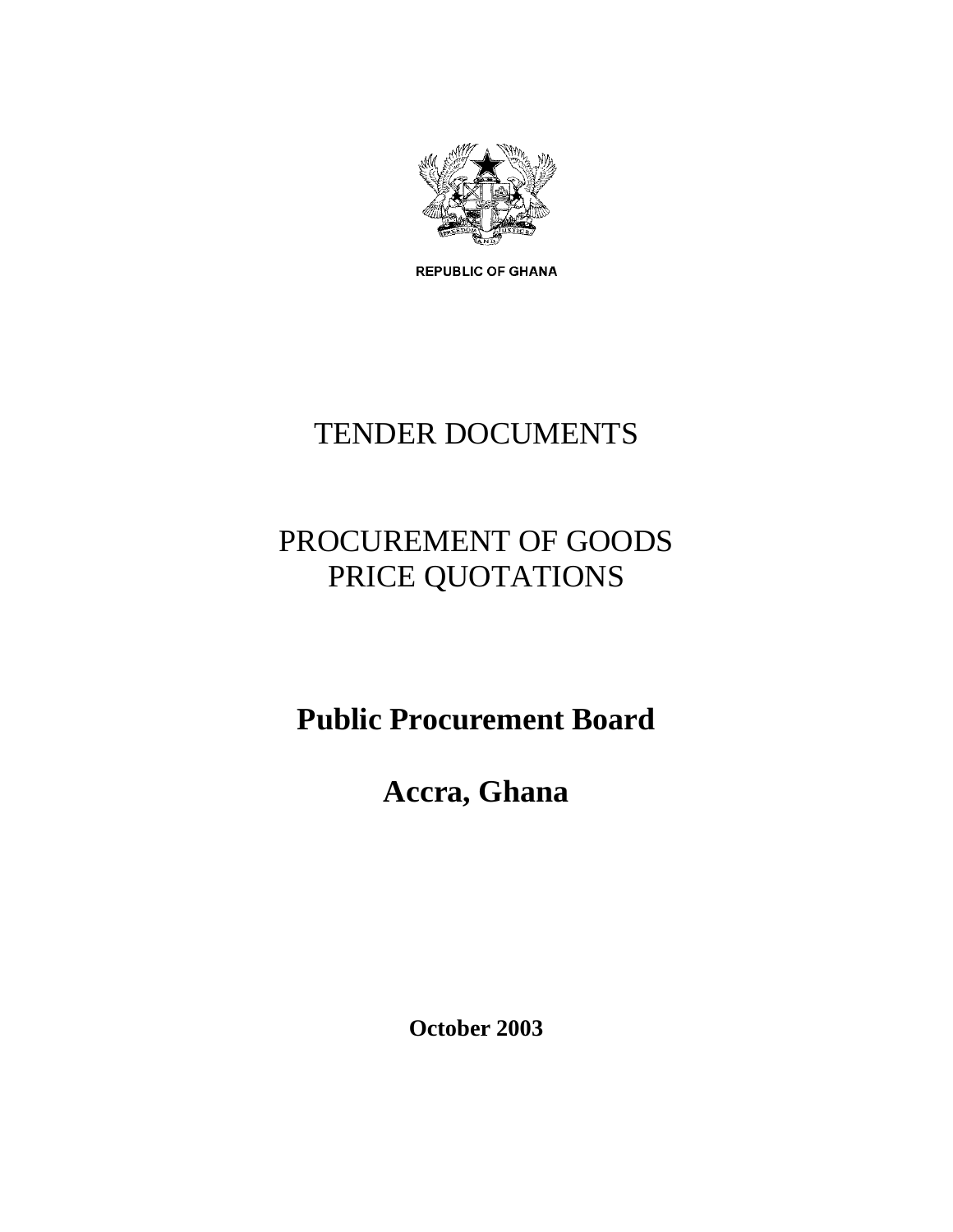### **Table Contents**

<span id="page-1-0"></span>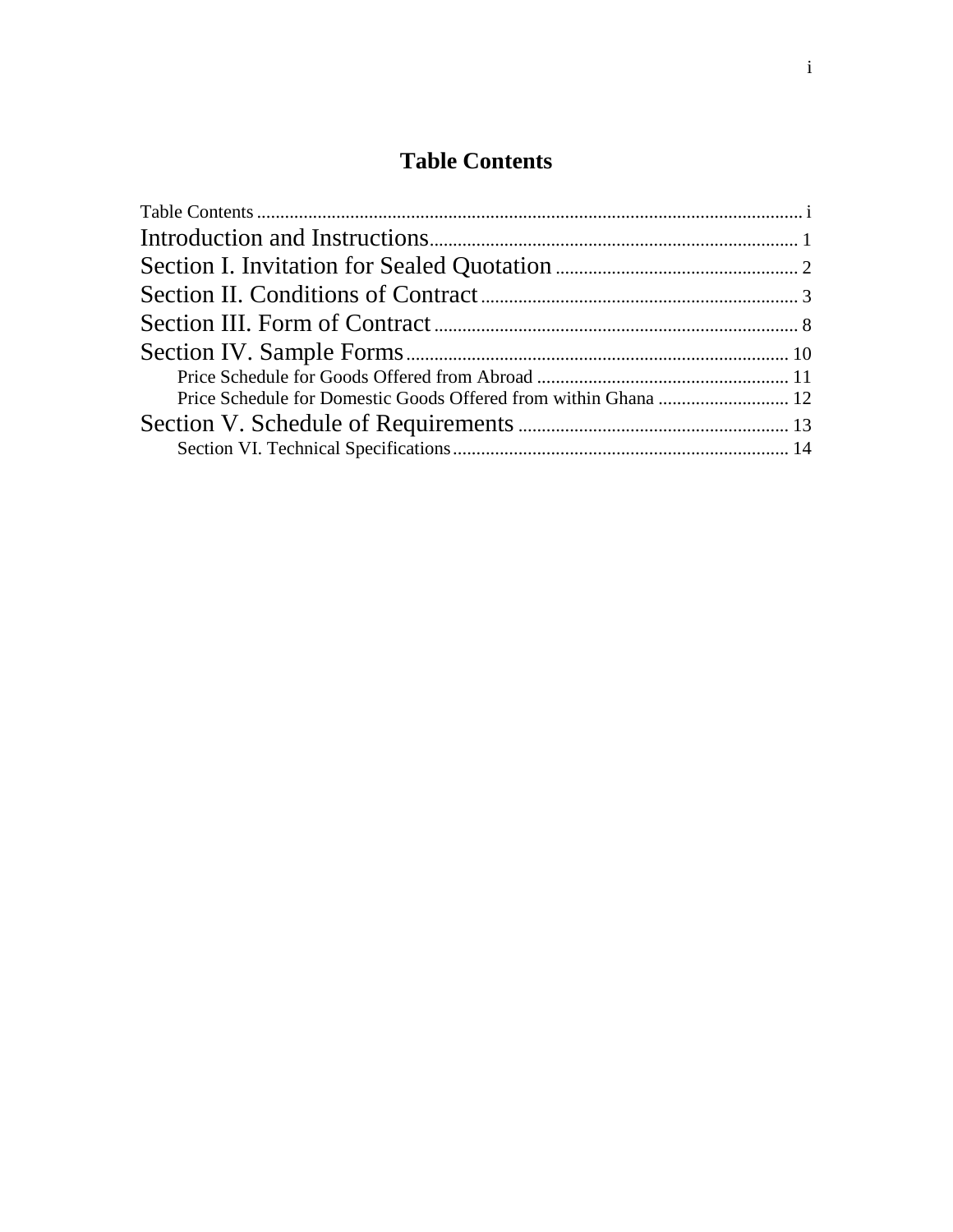### <span id="page-2-0"></span>**[Introduction and Instructions](#page-2-0)**

This Tender Document, Procurement of Goods – Price Quotation, has been prepared by the Public Procurement Board for use by Procurement Entities in accordance with the Public Procurement Act, 2003 (Act 663) of the Republic of Ghana when procuring goods which are estimated to cost not more than **GHC 20 Thousand** <sup>1</sup> .

This Standard Form has been developed based on relevant experience in this field.

 $\overline{a}$ 

<sup>1</sup> Or the equivalent threshold level as revised in accordance with the Public Procurement Act, 2003 (Act 663) of the Republic of Ghana.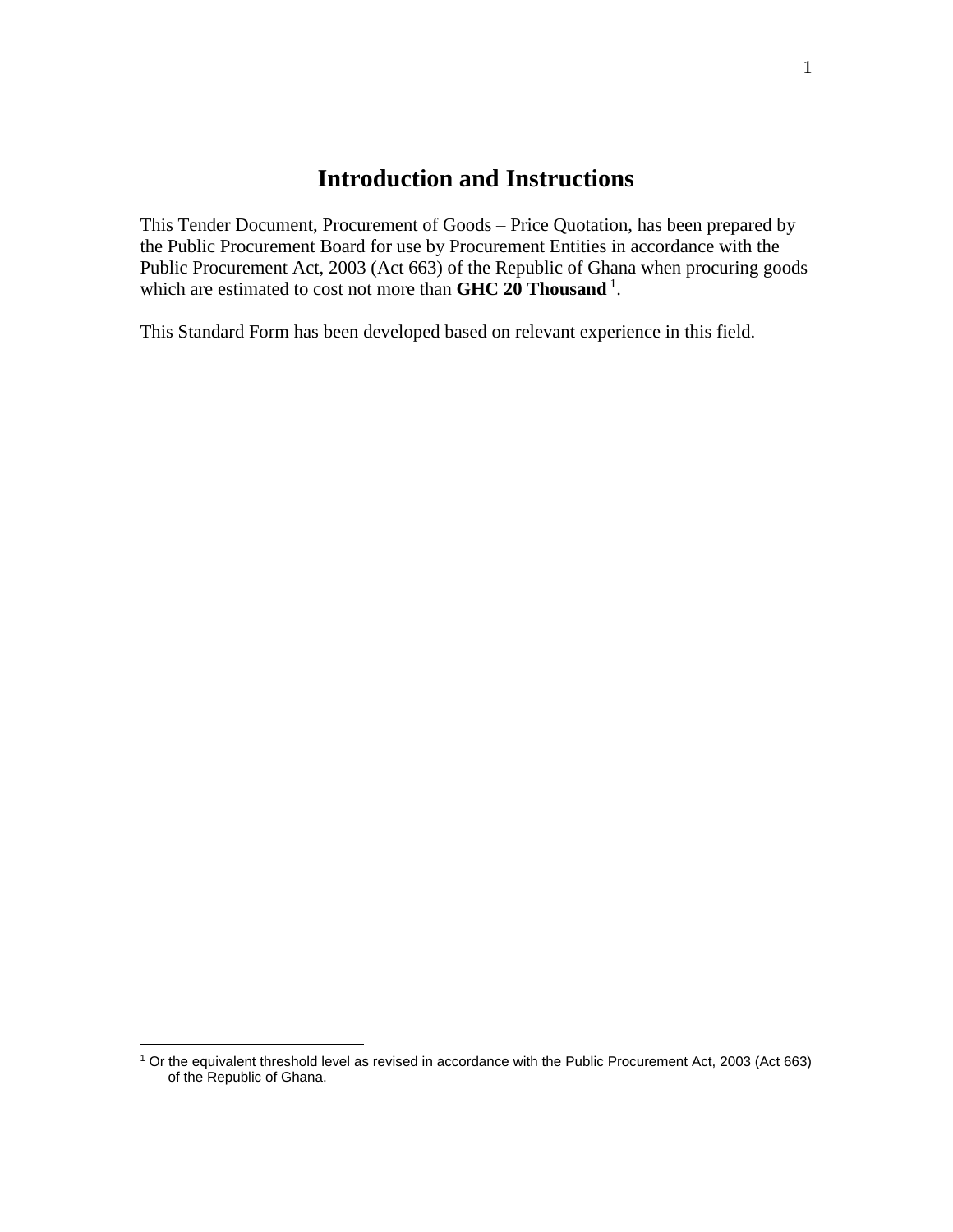### <span id="page-3-0"></span>**[Section I. Invitation for Sealed Quotation](#page-3-0)**

Name of Procurement Entity: ……………………….. Address of Procurement Entity: …………………….. …………………….

…………………….

Sealed Quotation No:……………………………..

Date of Invitation: ……………………………..

1. The *[Name of Purchaser]* invites sealed quotations from the eligible registered Supplier for the supply, delivery and installation of

*[brief description of the goods and related services]*.

4. Sealed quotations must be delivered to the above office on or before [*time]* on *[date]* 

\_\_\_\_\_\_\_\_\_\_\_\_\_\_\_\_\_\_\_\_\_\_\_\_\_\_\_\_\_\_\_\_\_\_\_\_\_\_\_\_\_\_\_\_\_\_\_\_\_\_\_\_\_\_\_\_\_\_\_\_\_\_\_\_\_\_\_\_\_\_\_\_ \_\_\_\_\_\_\_\_\_\_\_\_\_\_\_\_\_\_\_\_\_\_\_\_\_\_\_\_\_\_\_\_\_\_\_\_\_\_\_\_\_\_\_\_\_\_\_\_\_\_\_\_\_\_\_\_\_\_\_\_\_\_\_\_\_\_\_\_\_\_\_\_

5. Where necessary, sealed quotations will be opened in the presence of Supplier's Representatives who choose to attend at *[time and date]* at the office of *[address of appropriate office]*.

6. Add other information required by the Purchaser.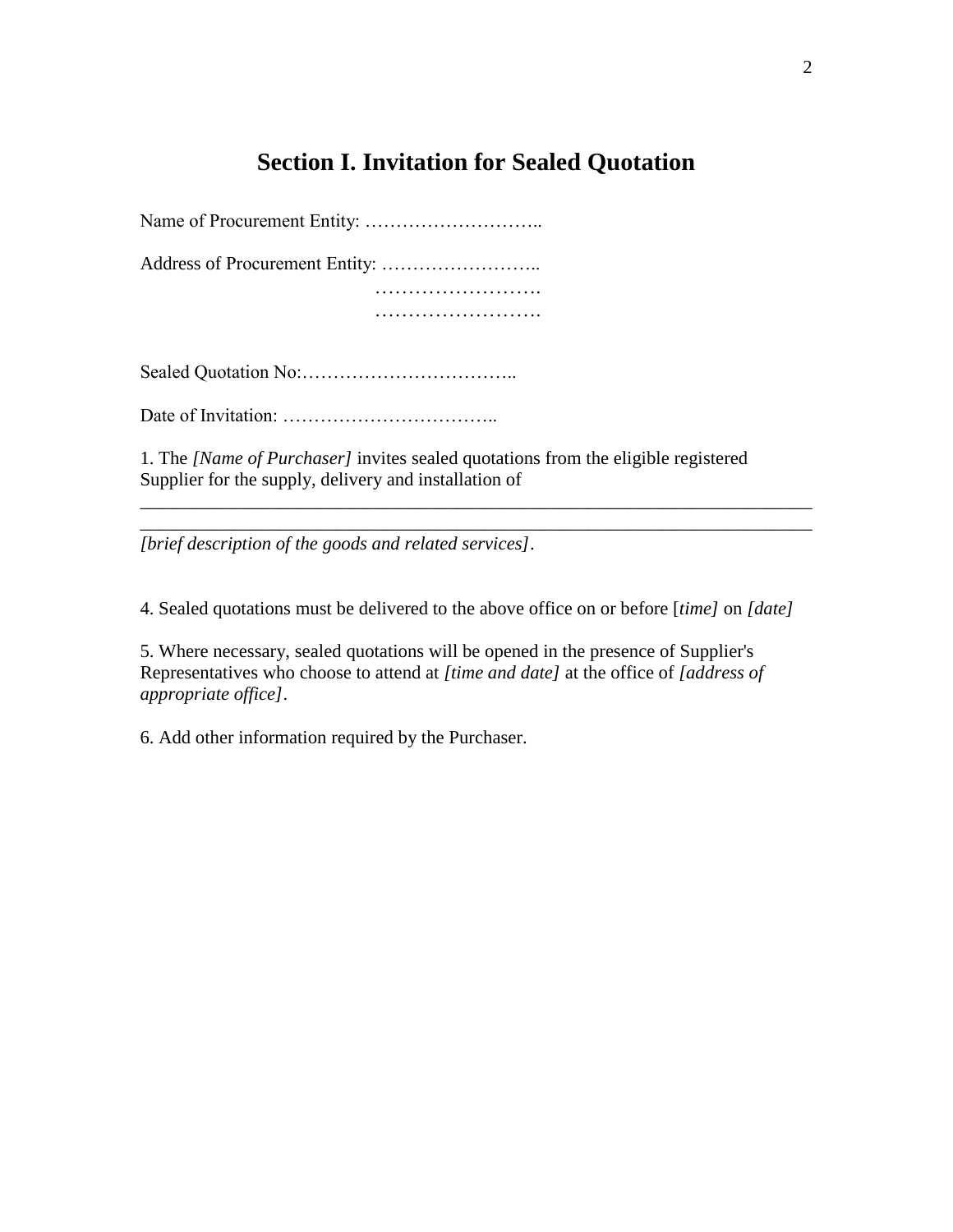## **Section II. Conditions of Contract**

<span id="page-4-0"></span>

| 1. Definitions                       | 1.1 | In this contract, the following terms shall be interpreted as<br>indicated:                                                                                                                                                                                          |  |  |
|--------------------------------------|-----|----------------------------------------------------------------------------------------------------------------------------------------------------------------------------------------------------------------------------------------------------------------------|--|--|
|                                      |     | a. "The Contract" means the agreement entered into<br>between the Purchaser and the Supplier, as recorded in<br>the Contract Form Signed by the parties, including all<br>attachments and appendices thereto and all documents<br>incorporated by reference therein; |  |  |
|                                      |     | b. "The Contract Price" means the price payable to the<br>Supplier under the contract for the full and proper<br>performance of its contractual obligation;                                                                                                          |  |  |
|                                      |     | c. "The Goods" means Equipment and related Accessories<br>and spare-parts which the Supplier is required to supply<br>to the Purchaser under the contract;                                                                                                           |  |  |
|                                      |     | d. "Services" means services ancillary to the supply of the<br>goods such as transportation and insurance including the<br>installation, commissioning and the operational and<br>maintenance training of the supplied equipment.                                    |  |  |
|                                      |     | e. "The Purchaser" means the organization purchasing the<br>goods;                                                                                                                                                                                                   |  |  |
|                                      |     | f. "The Supplier" means the organization supplying the<br>goods and services under this contract.                                                                                                                                                                    |  |  |
| 2. Technical<br><b>Specification</b> | 2.1 | The goods supplied under this contract shall conform to the<br>standards mentioned in the Technical Specification.                                                                                                                                                   |  |  |
| 3. Patent Right                      | 3.1 | The Supplier shall indemnify the Purchaser against all third<br>party claims of infringement of patent, trademark or<br>industrial design rights arising from use of goods or any<br>part there of in the Purchaser's country.                                       |  |  |
| 4. Inspection<br>and Tests           | 4.1 | The Purchaser or its Representative shall have the right to<br>inspect and/or test the goods to confirm their conformity to<br>the Technical Specification and the quality of performance<br>after the supply and delivery of good to Purchaser's<br>premises.       |  |  |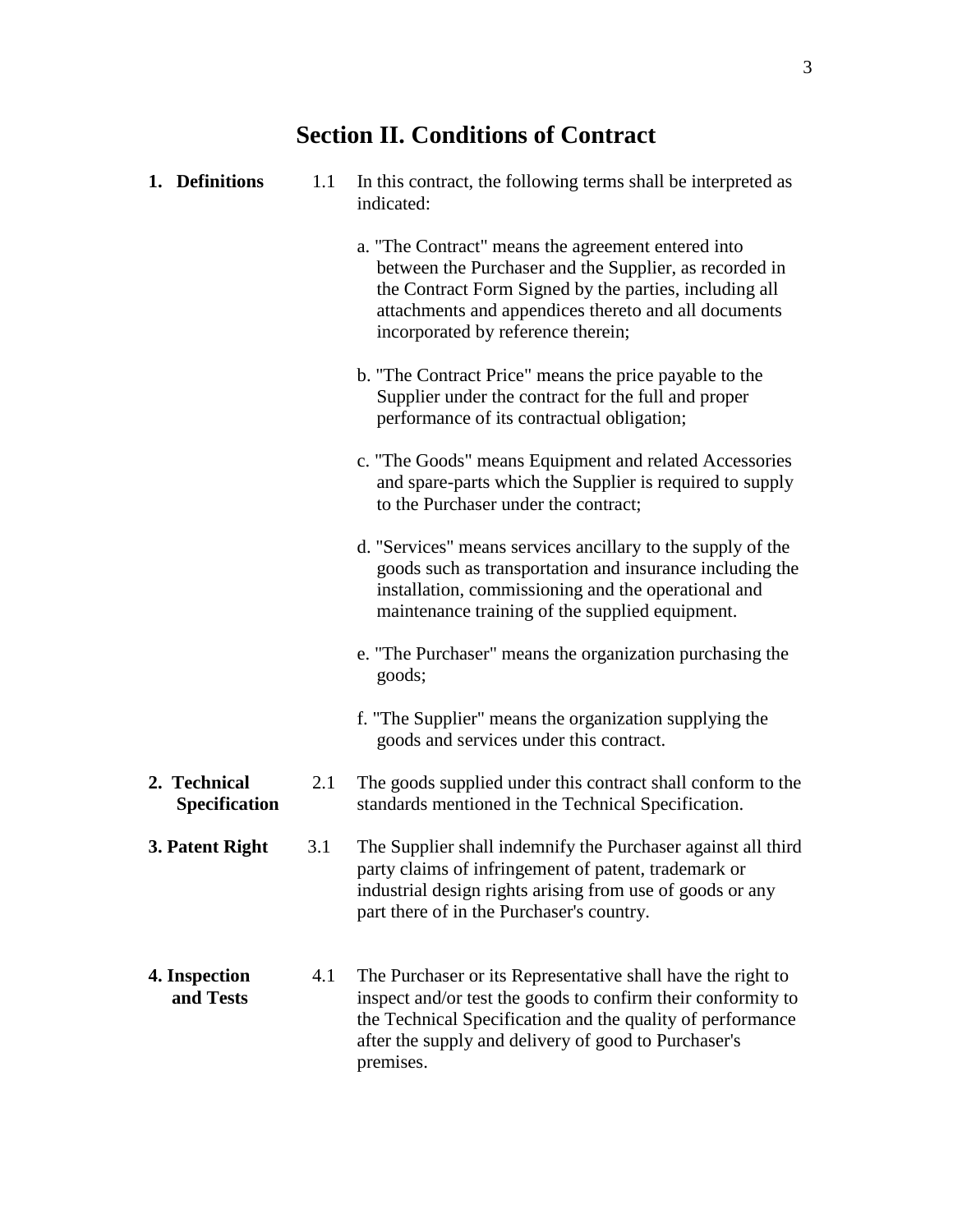| 5. Packing              | 5.1 | The Supplier shall provide such packing of the goods as is<br>required to prevent their damage or deterioration during<br>transit to their final destination as indicated in the contract.                                                                                                                                                                        |
|-------------------------|-----|-------------------------------------------------------------------------------------------------------------------------------------------------------------------------------------------------------------------------------------------------------------------------------------------------------------------------------------------------------------------|
|                         | 5.2 | The packing shall be sufficient to withstand, without<br>limitation, rough handling during transit and exposure to<br>extreme temperatures, salt and precipitation during transit<br>and open storage.                                                                                                                                                            |
|                         | 5.3 | Packing case, size and weights shall take into<br>consideration, where appropriate, the remoteness of the<br>goods' final destination and the absence of heavy handling<br>facilities at all points in transit.                                                                                                                                                   |
|                         | 5.4 | The packing, marking and documentation within and<br>outside the packages shall comply strictly with such special<br>requirements as shall be expressly provided in accordance<br>with international standard and practice.                                                                                                                                       |
| 6. Delivery of<br>Goods | 6.1 | Delivery of the goods shall be made by the Supplier in<br>accordance with the terms specified by the Purchaser in its<br>schedule of requirements.                                                                                                                                                                                                                |
|                         | 6.2 | For purposes of the contract "FOB", "C&F", "CIF", "CIP"<br>and other trade terms used to describe the obligations of the<br>parties shall have the meanings assigned to them by the<br>current edition of the International Rules for the<br>Interpretation of the Trade Terms (INCOTERMS)<br>published by the<br>International Chamber of Commerce (ICC), Paris. |
| 7. Insurance            | 7.1 | The goods supplied under the contract shall be fully<br>insured in the currency of the bid price against loss or<br>damage incidental to manufacture or acquisition,<br>transportation, storage and delivery in the manner<br>specified.                                                                                                                          |
|                         | 7.2 | Where delivery of the goods is required by the Purchaser<br>on a CIF or CIP basis to a specified destination, the<br>Supplier shall arrange and pay for insurance, naming the<br>Purchaser as the<br>Beneficiary and the Supplier shall be required to meet all<br>transport and storage expenses until delivery.                                                 |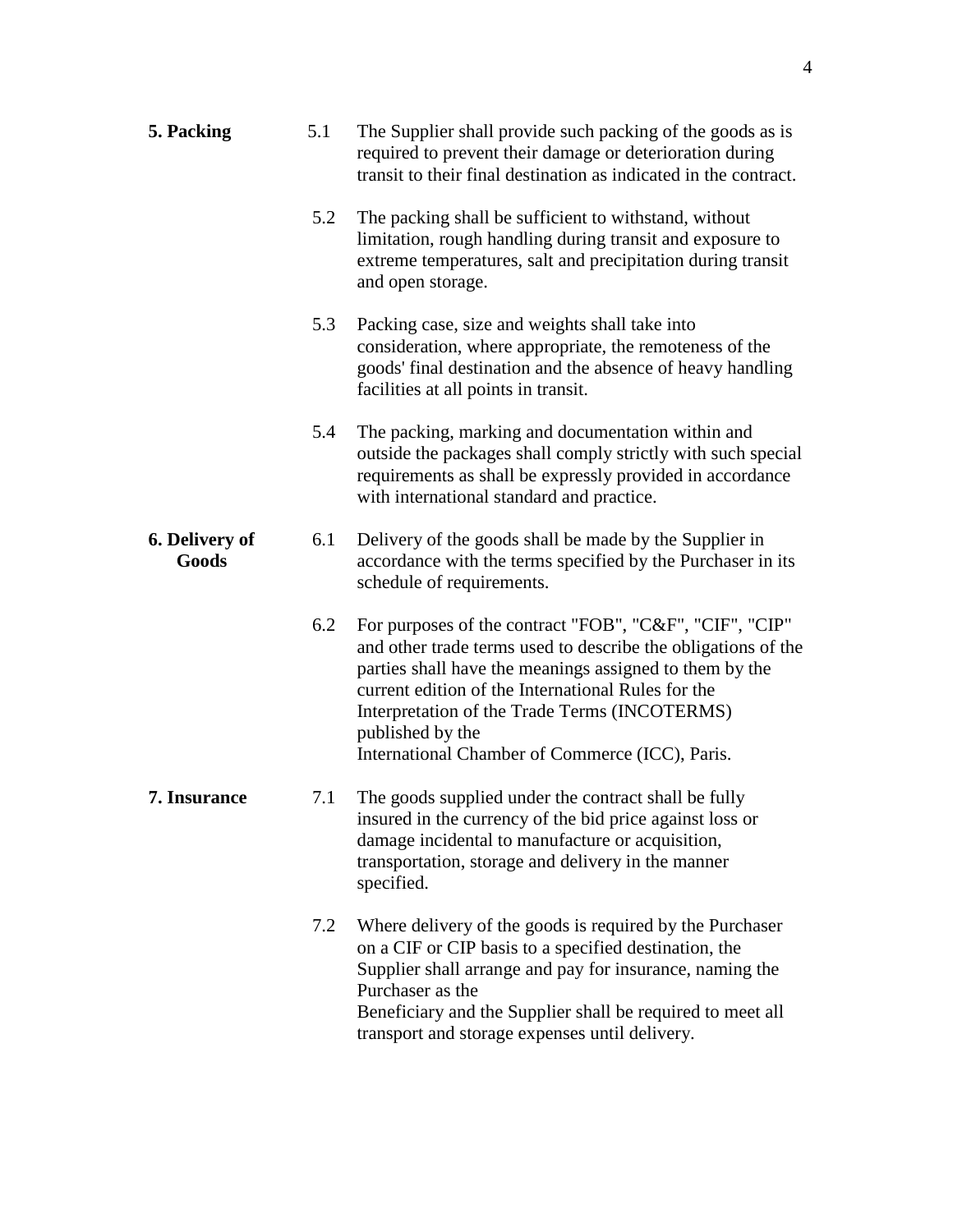| 8. Warranty | 8.1 | The Supplier warrants that all the goods supplied under the<br>contract shall fully comply with the specification laid down<br>in the contract.                                                                                                                  |  |  |  |
|-------------|-----|------------------------------------------------------------------------------------------------------------------------------------------------------------------------------------------------------------------------------------------------------------------|--|--|--|
|             | 8.2 | The warranty shall remain valid for one year after the<br>goods have been delivered to the final destination indicated<br>in the contract, and accepted by the Purchaser after<br>installation and commissioning of equipment by the<br>Supplier.                |  |  |  |
|             | 8.3 | The Purchaser shall promptly notify the Supplier in writing<br>of any claims arising under this warranty.                                                                                                                                                        |  |  |  |
|             | 8.4 | Upon receipt of such notice, the Supplier shall, within 30<br>days replace the defective goods without cost to the<br>Purchaser. The Supplier will be required to remove, at its<br>own risk and cost, the defective goods.                                      |  |  |  |
| 9. Payment  | 9.1 | Payment shall be made in the currency in which the<br>contract price has been stated in the Supplier's tender.                                                                                                                                                   |  |  |  |
|             | 9.2 | Payment of the goods supplied from within Ghana shall be<br>made in Ghanaian Cedis after the delivery and installation<br>and commissioning of goods to the satisfaction of the<br>Purchaser.                                                                    |  |  |  |
|             | 9.3 | Payment of the goods to be supplied from abroad shall be<br>made in the following manner:                                                                                                                                                                        |  |  |  |
|             |     | a. On shipment: Eighty (80) percent of the contract<br>price of the Goods shipped shall be paid through<br>irrevocable confirmed letter of credit opened in<br>favour of the Supplier in a bank in its country,<br>upon submission of documents.                 |  |  |  |
|             |     | On acceptance: Twenty (20) percent of the<br>$\mathbf{b}$ .<br>contract price of goods received shall be paid<br>within thirty (30) days of receipt of the goods<br>upon submission of claim supported by the<br>acceptance certificate issued by the Purchaser. |  |  |  |
|             |     |                                                                                                                                                                                                                                                                  |  |  |  |

Or

c. Full payment on satisfactory delivery and acceptance of goods.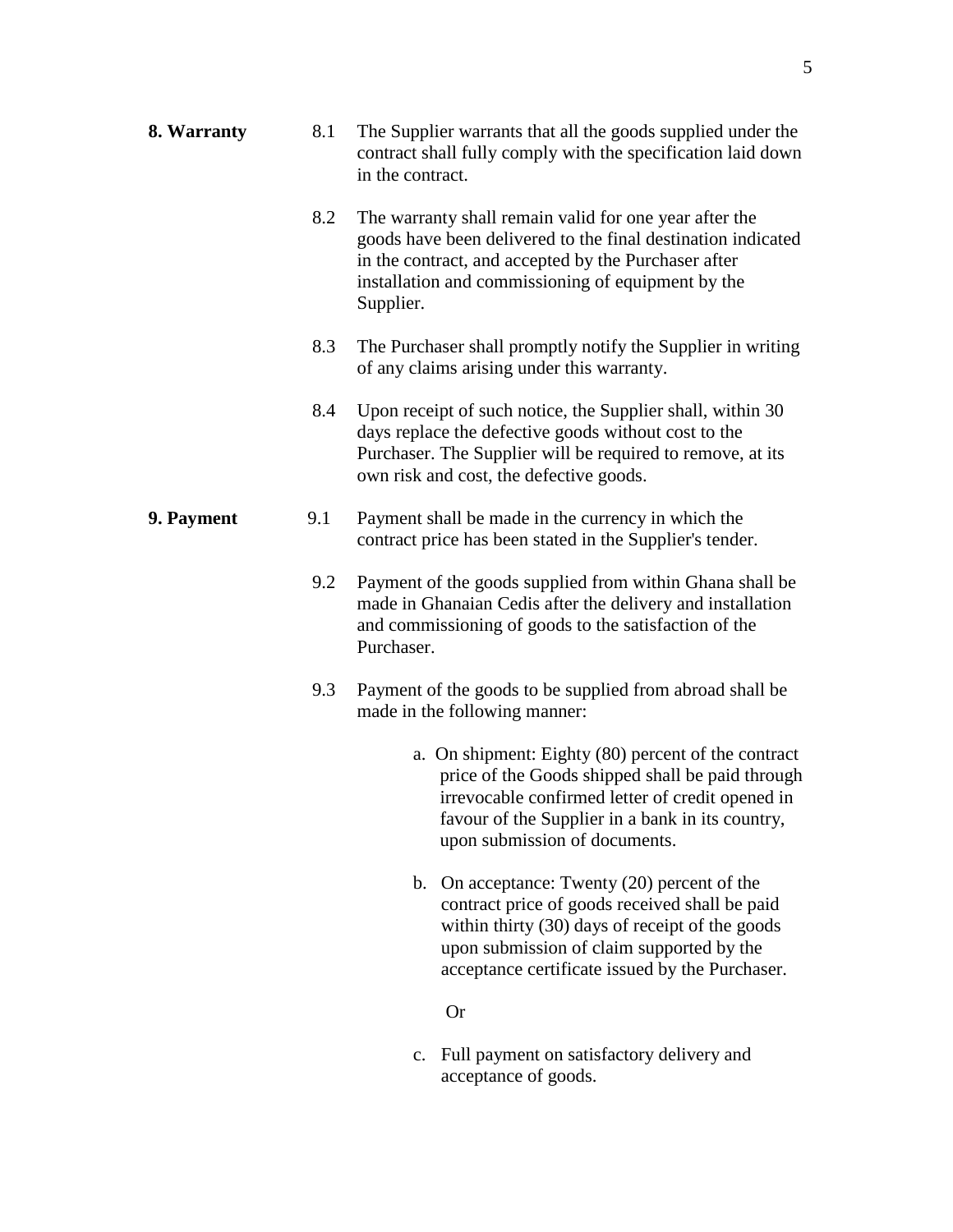| 10. Prices                                   |      | 10.1 Prices charged by the Supplier for goods delivered under<br>the contract shall not vary from the prices quoted by the<br>Supplier in its sealed quotation.                                                                                                                                                                                                                                                                                                                                                                                                       |  |  |  |
|----------------------------------------------|------|-----------------------------------------------------------------------------------------------------------------------------------------------------------------------------------------------------------------------------------------------------------------------------------------------------------------------------------------------------------------------------------------------------------------------------------------------------------------------------------------------------------------------------------------------------------------------|--|--|--|
| 11. Liquidated<br><b>Damages</b>             | 11.1 | If the Supplier fails to deliver any or all of the goods within<br>the time period specified in the contract, the Purchaser<br>shall, without prejudice to its other remedies under the<br>contract, deduct from the contract price, as liquidated<br>damages, a sum equivalent to 1.0 percent of the contract<br>price of delayed goods for each week of delay until actual<br>delivery, up to a maximum deduction of 10 percent of the<br>delayed goods' contract price. Once the maximum is<br>reached, the Purchaser may consider termination of the<br>contract. |  |  |  |
| 12. Resolution of<br>12.1<br><b>Disputes</b> |      | The Purchaser and Supplier shall make every effort to<br>resolve amicably by direct informal negotiation any<br>disagreement or dispute arising between them under or in<br>connection with the contract.                                                                                                                                                                                                                                                                                                                                                             |  |  |  |
|                                              | 12.2 | If, after thirty (30) days from the commencement of such<br>informal negotiation, the Purchaser and Supplier have been<br>unable to resolve amicably a contract dispute, it shall be<br>referred by either party to an adjudicator agreed by the<br>parties. In the event of disagreement the adjudicator shall<br>be appointed in accordance with the Laws and Rules of<br>Ghana.                                                                                                                                                                                    |  |  |  |
| 13. Governing<br>Language                    | 13.1 | The Governing Language shall be English                                                                                                                                                                                                                                                                                                                                                                                                                                                                                                                               |  |  |  |
| 14. Applicable<br>Law                        | 14.1 | The applicable law shall be the Laws of Ghana.                                                                                                                                                                                                                                                                                                                                                                                                                                                                                                                        |  |  |  |
| 15. Notices                                  | 15.1 | Purchaser's address for notice purposes:                                                                                                                                                                                                                                                                                                                                                                                                                                                                                                                              |  |  |  |
|                                              |      | 15.2 Supplier's address for notice purposes:                                                                                                                                                                                                                                                                                                                                                                                                                                                                                                                          |  |  |  |

\_\_\_\_\_\_\_\_\_\_\_\_\_\_\_\_\_\_\_\_\_\_\_\_\_\_\_\_\_\_\_\_\_\_\_\_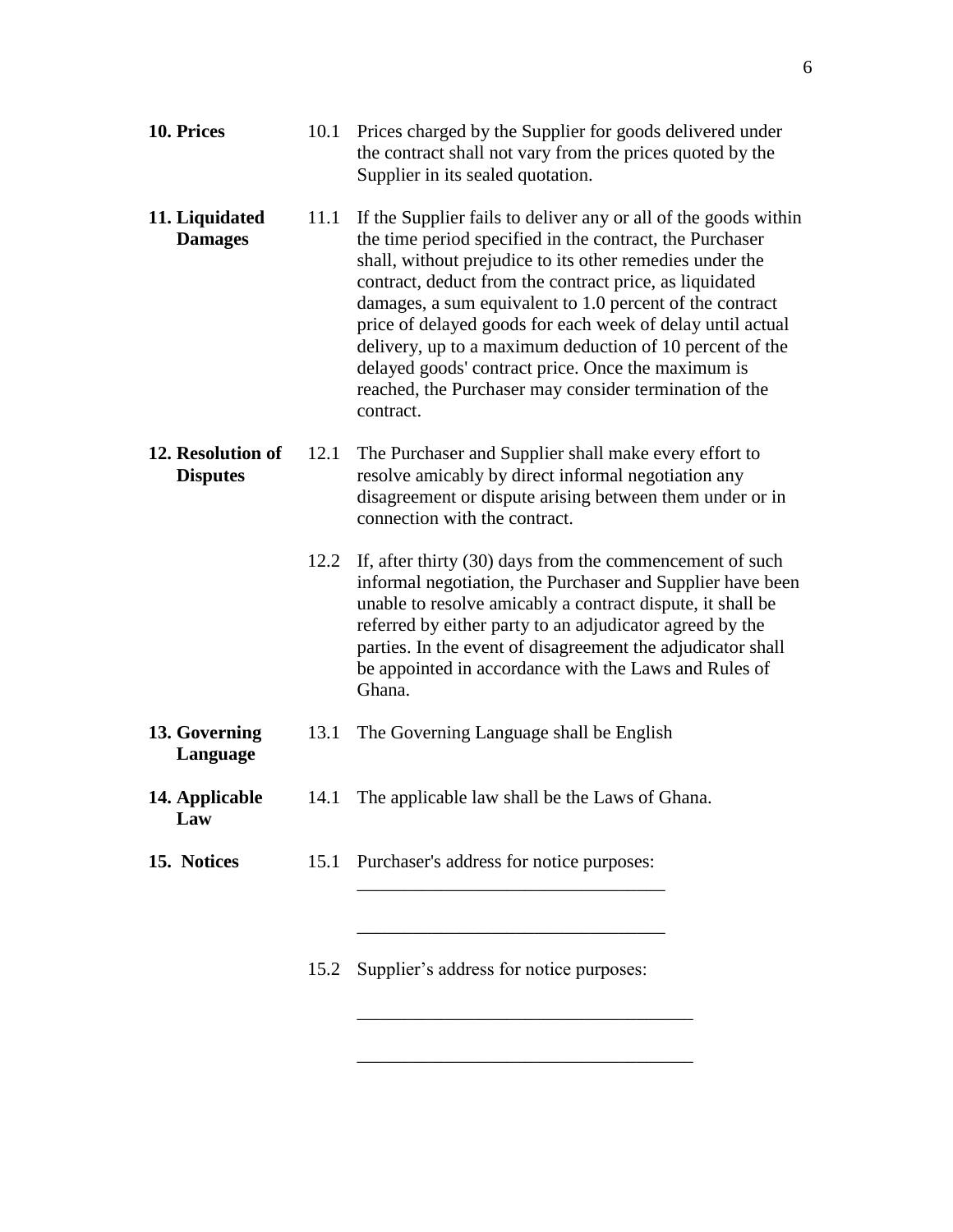| 16. Taxes and<br><b>Duties</b>                                                   | 16.1 The Supplier shall be entirely responsible for all taxes,<br>duties,<br>licence fees and other such levies imposed by the<br>Government of Ghana. |
|----------------------------------------------------------------------------------|--------------------------------------------------------------------------------------------------------------------------------------------------------|
| 17. Operation,<br><b>Maintenance and</b><br><b>Spare-parts</b><br><b>Manuals</b> | 17.1 The successful Supplier shall supply 2 copies of<br>manufacturer's operation, maintenance and spare-part<br>manuals of the goods (Equipment).     |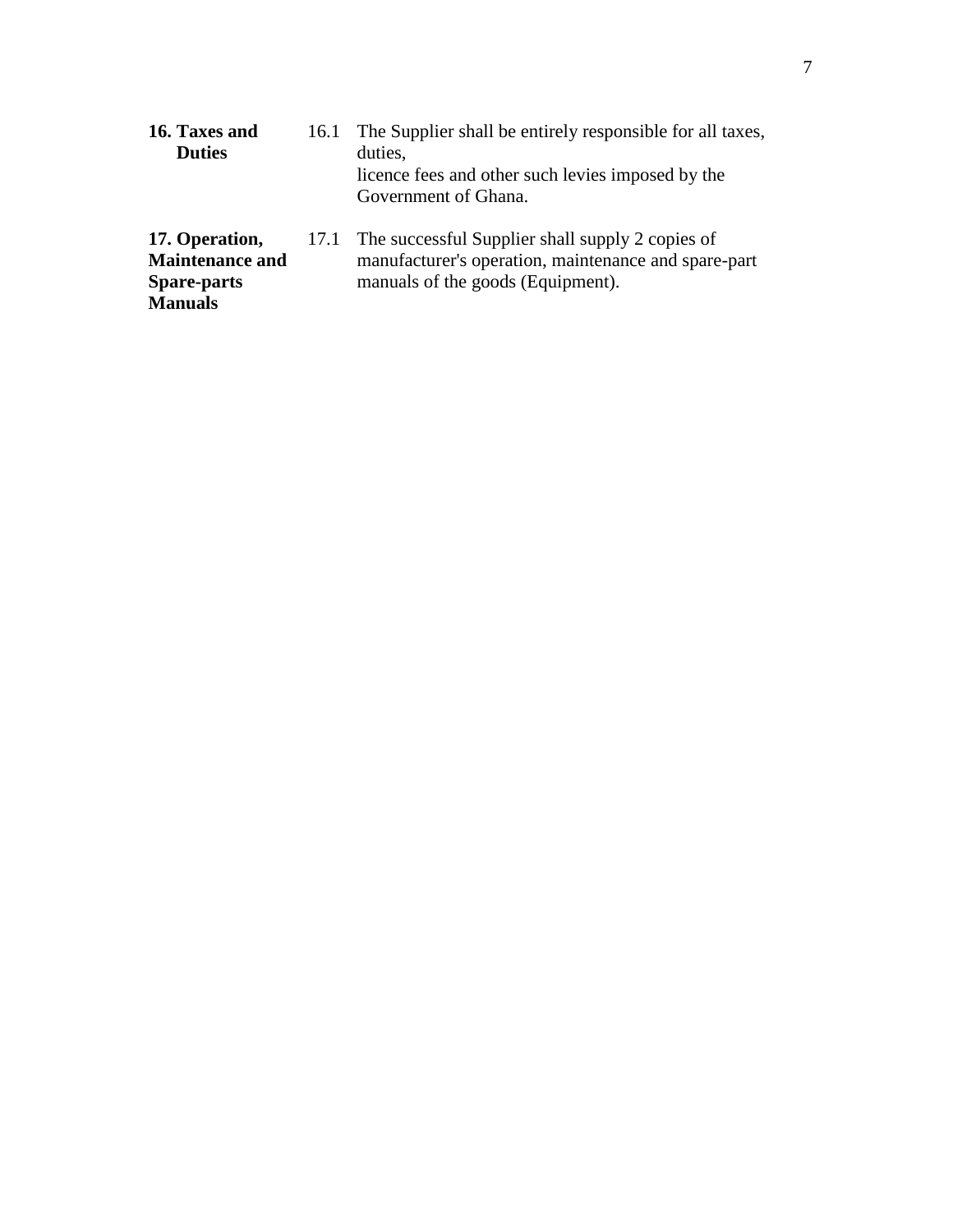#### **Section III. Form of Contract**

<span id="page-9-0"></span>THIS AGREEMENT made the day of  $\qquad 20$  between *[name of Purchaser]* (hereinafter called "the Purchaser") of the one part and *[name of Supplier]* of *fcity and country of Supplier]* (hereinafter called "the Supplier") of the other part:

WHEREAS the Purchaser invited bids for certain goods and ancillary services, viz.,

*[brief description of goods and services]*

and has accepted a tender by the Supplier for the supply of those goods and services in the sum of *[contract price in words and figures]* (hereinafter called "the Contract Price").

\_\_\_\_\_\_\_\_\_\_\_\_\_\_\_\_\_\_\_\_\_\_\_\_\_\_\_\_\_\_\_\_\_\_\_\_\_\_\_\_\_\_\_\_\_\_\_\_\_\_\_\_\_\_\_\_\_\_\_\_\_\_\_\_\_\_\_\_\_\_\_\_ \_\_\_\_\_\_\_\_\_\_\_\_\_\_\_\_\_\_\_\_\_\_\_\_\_\_\_\_\_\_\_\_\_\_\_\_\_\_\_\_\_\_\_\_\_\_\_\_\_\_\_\_\_\_\_\_\_\_\_\_\_\_\_\_\_\_\_\_\_\_\_\_

#### NOW THIS AGREEMENT WITNESSETH AS FOLLOWS:

1. In this Agreement words and expressions shall have the same meanings as are respectively assigned to them in the Conditions of Contract referred to.

2. The following documents shall be deemed to form and be read and construed as part of this Agreement, viz.:

- a. Tender Form and the Price Schedule submitted by the Supplier;
- b. The Schedule of Requirements;
- c. The Technical Specifications;
- d. The Conditions of Contract; and
- e. The Purchaser's Notification of Award.

3. In consideration of the payments to be made by the Purchaser to the Supplier as hereinafter mentioned, the Supplier hereby covenants with the Purchaser to provide the goods and services and to remedy defects therein in conformity in all respects with the provisions of the Contract.

4. The Purchaser hereby covenants to pay the Supplier in consideration of the provision of the goods and services and the remedying of defects therein, the Contract Price or such other sum as may become payable under the provisions of the contract at the times and in the manner prescribed by the Contract.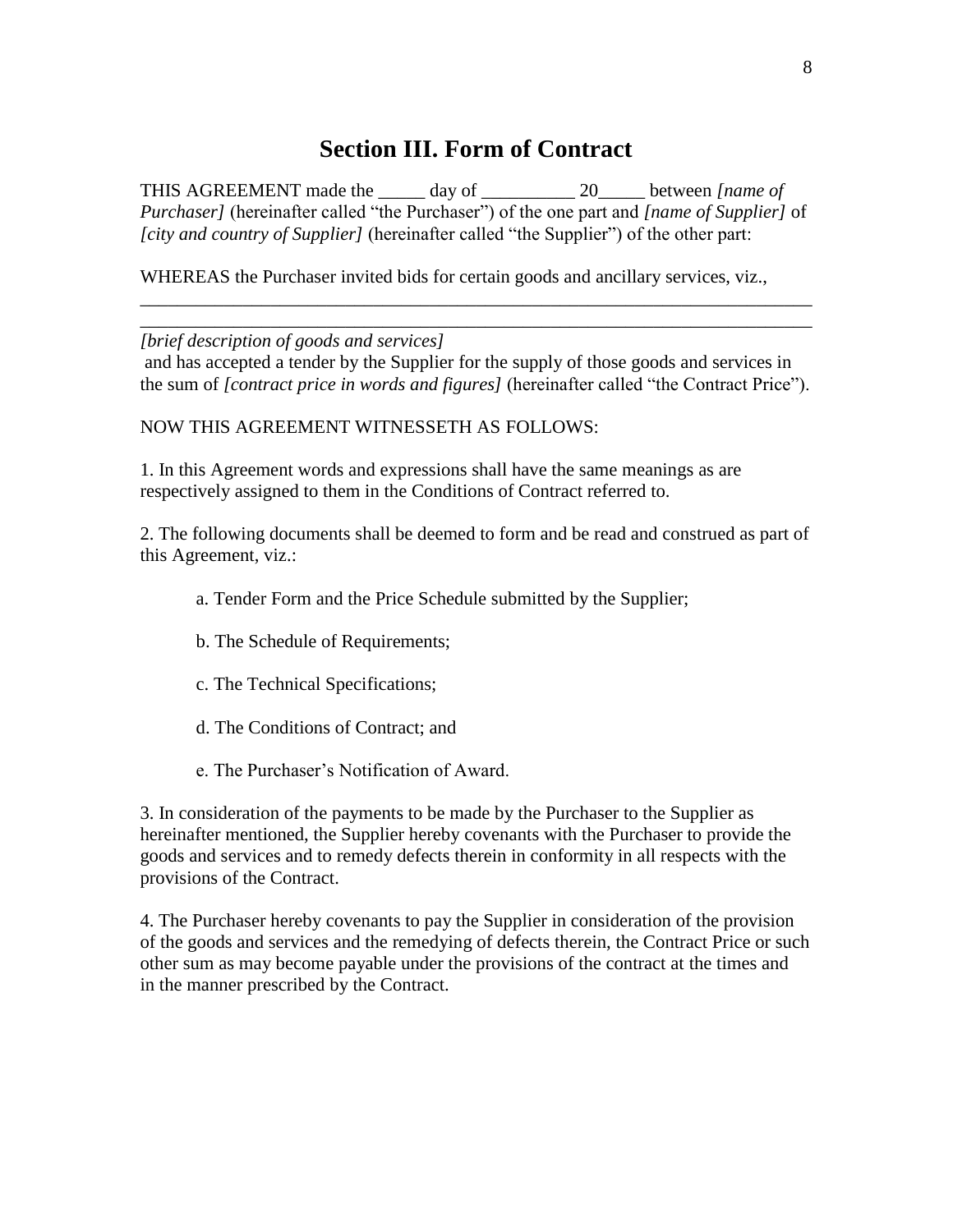IN WITNESS whereof the parties hereto have caused this Agreement to be executed in accordance with their respective laws the day and year first above written.

| On behalf of the Purchaser | On behalf of the Supplier |
|----------------------------|---------------------------|
| Name:                      | Name:                     |
| Designation:               | Designation:              |
| Sign:                      | Sign:                     |
| Seal:                      | Seal:                     |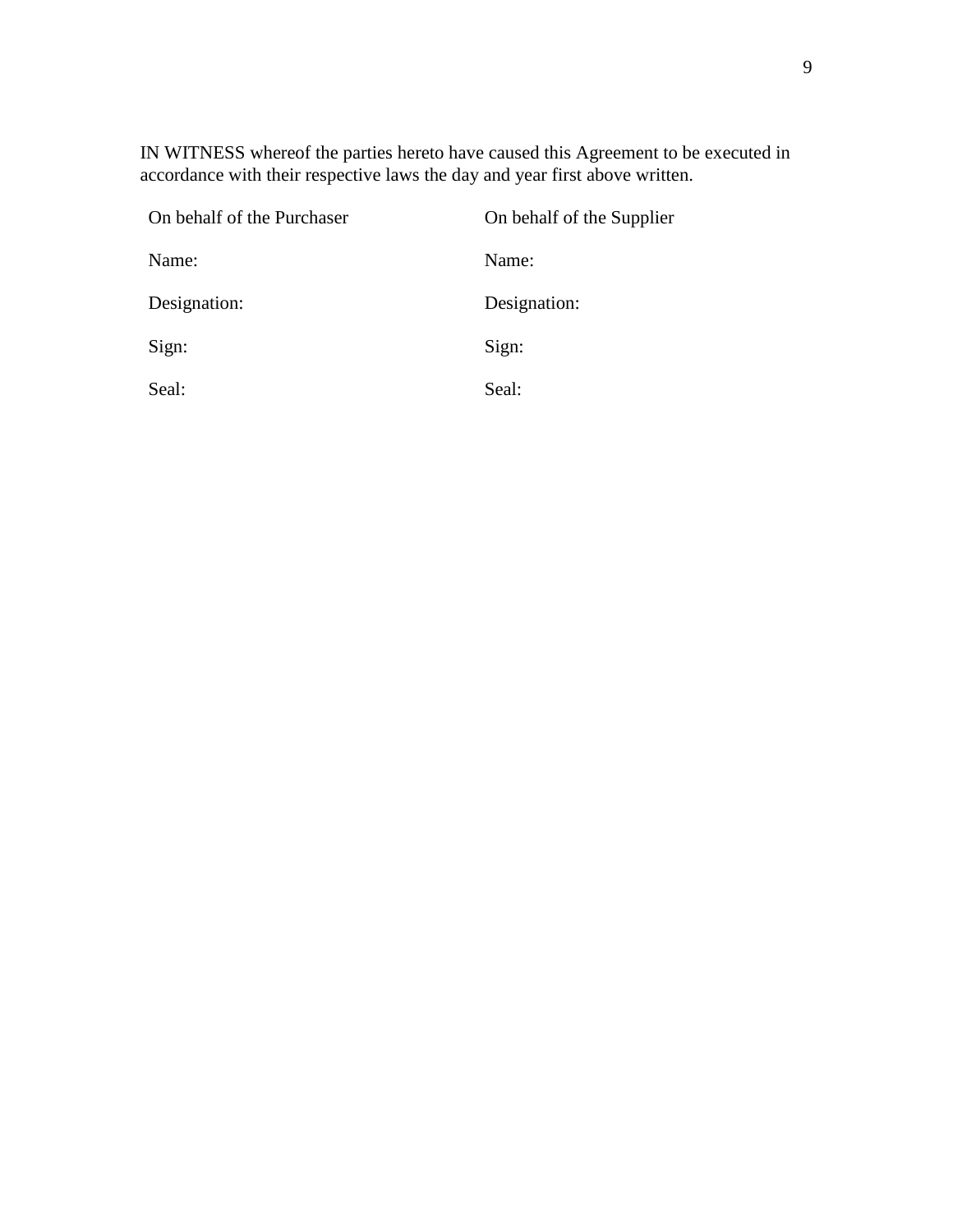#### **Section IV. Sample Forms**

#### **1. Tender and Price Schedules**

<span id="page-11-0"></span>Date:

To: *[name and address of Purchaser]*

Gentlemen and/or Ladies:

Having examined the tender documents, we the undersigned, offer to supply and deliver *\_\_\_\_\_\_\_\_\_\_\_\_\_\_\_\_\_\_\_\_\_\_\_\_\_\_\_\_\_\_\_\_\_\_\_\_\_\_\_\_\_\_\_\_\_\_\_\_\_\_\_\_\_\_\_\_\_\_\_\_\_\_\_\_\_\_\_\_\_\_\_\_*

*\_\_\_\_\_\_\_\_\_\_\_\_\_\_\_\_\_\_\_\_\_\_\_\_\_\_\_\_\_\_\_\_\_\_\_\_\_\_\_\_\_\_\_\_\_\_\_\_\_\_\_\_\_\_\_\_\_\_\_\_\_\_\_\_\_\_\_\_\_\_\_\_*

#### *[description of goods and services]*

in conformity with the said tender documents for the sum of \_\_\_\_\_\_\_\_\_\_\_\_\_\_,

\_\_\_\_\_\_\_\_\_\_\_\_\_\_ *[total tender amount in words and figures]* or such other sums as may be ascertained in accordance with the Schedule of Prices attached herewith and made part of this Tender.

We undertake, if our Tender is accepted, to deliver the goods in accordance with the delivery schedule specified in the Schedule of Requirements.

If our Tender is accepted, we will obtain the guarantee of a bank in a sum equivalent to \_\_\_\_\_ percent of the Contract Price for the due performance of the Contract, in the form prescribed by the Purchaser.

We agree to abide by this Tender for a Period of \_\_\_\_\_ *[number]* days from the date fixed for Tender opening it shall remain binding upon us and may be accepted at any time before the expiration of that period.

Until a formal Contract is prepared and executed, this Tender, together with your written acceptance thereof and your notification of award, shall constitute a binding Contract between us.

We understand that you are not bound to accept the lowest or any tender you may receive.

*\_\_\_\_\_\_\_\_\_\_\_\_\_\_\_\_\_\_\_\_\_\_\_ \_\_\_\_\_\_\_\_\_\_\_\_\_\_\_\_\_\_\_\_\_\_\_\_\_\_\_\_\_\_*

Dated this  $\frac{1}{20}$  day of  $\frac{1}{20}$ .

*[signature] [in the capacity of]*

Duly authorized to sign Tender for and on behalf of \_\_\_\_\_\_\_\_\_\_\_\_\_\_\_\_\_\_\_\_\_\_\_\_\_\_\_\_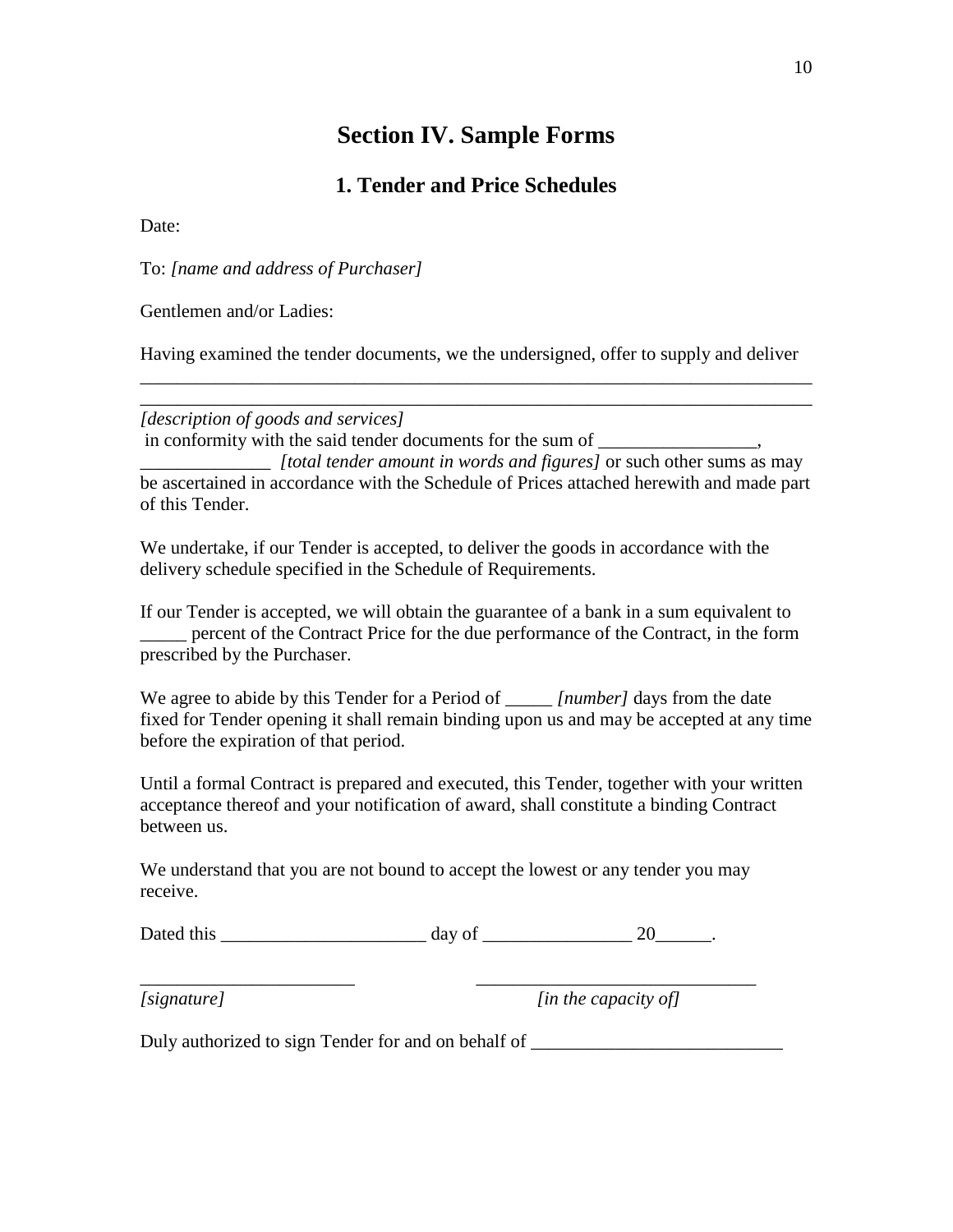### **Price Schedule for Goods Offered from Abroad**

<span id="page-12-0"></span>Name of Supplier \_\_\_\_\_\_\_\_\_\_\_\_\_\_\_\_\_\_\_\_\_\_\_\_\_\_\_\_ Page \_\_\_\_\_\_\_\_\_ of \_\_\_\_\_\_\_\_\_\_

|      | $\overline{2}$ | 3                    | 4        | 5                                                                             | 6                                                                                                                                 | 7                                                                               | 8                                                                                                                |
|------|----------------|----------------------|----------|-------------------------------------------------------------------------------|-----------------------------------------------------------------------------------------------------------------------------------|---------------------------------------------------------------------------------|------------------------------------------------------------------------------------------------------------------|
| Item | Description    | Country<br>of origin | Quantity | Unit price<br>FOB port or<br>place of<br>loading<br>(specify port<br>or place | Unit price CIF<br>port of entry<br>(specify port)<br>or CIP named<br>place (specify<br>order point or<br>place of<br>destination) | Total CIF or<br>CIP price per<br>item<br>$\left(\text{col. } 4 \times 6\right)$ | Unit price of<br>inland delivery<br>to final<br>destination and<br>unit price of<br>other incidental<br>services |
|      |                |                      |          |                                                                               |                                                                                                                                   |                                                                                 |                                                                                                                  |

Total CIP (place of destination) Price …………………………………(in words)

Signature of Tenderer \_\_\_\_\_\_\_\_\_\_\_\_\_\_\_\_\_\_\_\_\_\_\_\_\_\_\_\_\_\_\_\_\_\_\_\_\_\_\_\_\_\_\_

Note: In case of discrepancy between unit price and total, the unit price shall prevail.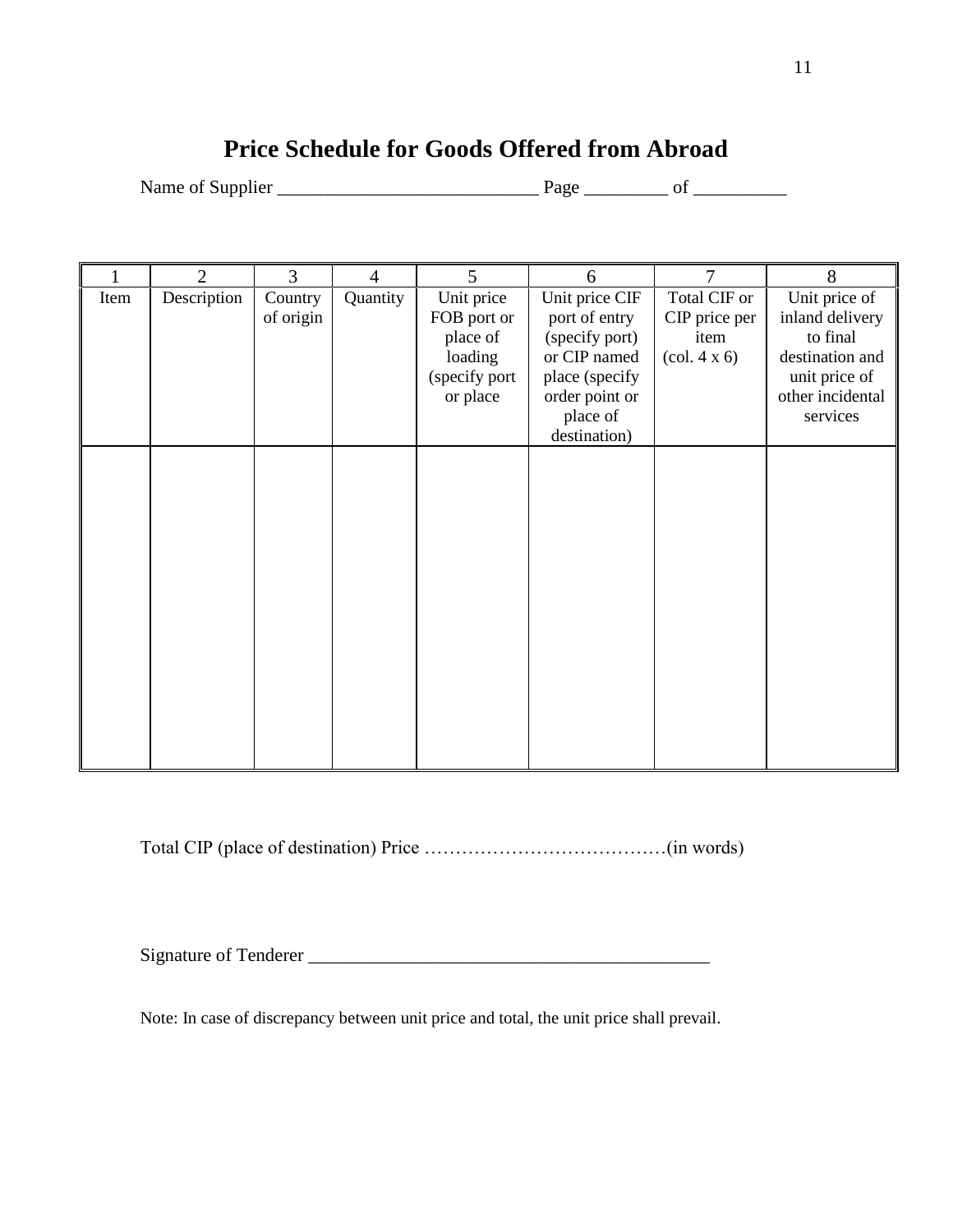#### <span id="page-13-0"></span>**Price Schedule for Domestic Goods Offered from within Ghana**

Name of Supplier \_\_\_\_\_\_\_\_\_\_\_\_\_\_\_\_\_\_\_\_\_\_\_\_\_\_\_\_ Page \_\_\_\_\_\_\_\_\_ of \_\_\_\_\_\_\_\_\_\_

|      | $\overline{2}$ | 3                       | $\overline{4}$ | 5 <sup>5</sup>                   | 6                                                         | 7                                                                 | 8                                                                                                   | 9                                                              |
|------|----------------|-------------------------|----------------|----------------------------------|-----------------------------------------------------------|-------------------------------------------------------------------|-----------------------------------------------------------------------------------------------------|----------------------------------------------------------------|
| Item | Description    | Country<br>of<br>origin | Quantity       | Unit<br>price<br>EXW per<br>item | Cost of local<br>labour, raw<br>material and<br>component | Total price<br>per item<br>$\left(\text{col. } 4 \times 5\right)$ | Unit price per<br>item final<br>destination<br>and unit price<br>of other<br>incidental<br>services | VAT and<br>other taxes<br>payable if<br>Contract is<br>awarded |
|      |                |                         |                |                                  |                                                           |                                                                   |                                                                                                     |                                                                |

Total Price to final destination …………………………………(in words)

Signature of Tenderer \_\_\_\_\_\_\_\_\_\_\_\_\_\_\_\_\_\_\_\_\_\_\_\_\_\_\_\_\_\_\_\_\_\_\_\_\_\_\_\_\_\_\_

Note: In case of discrepancy between unit price and total, the unit price shall prevail.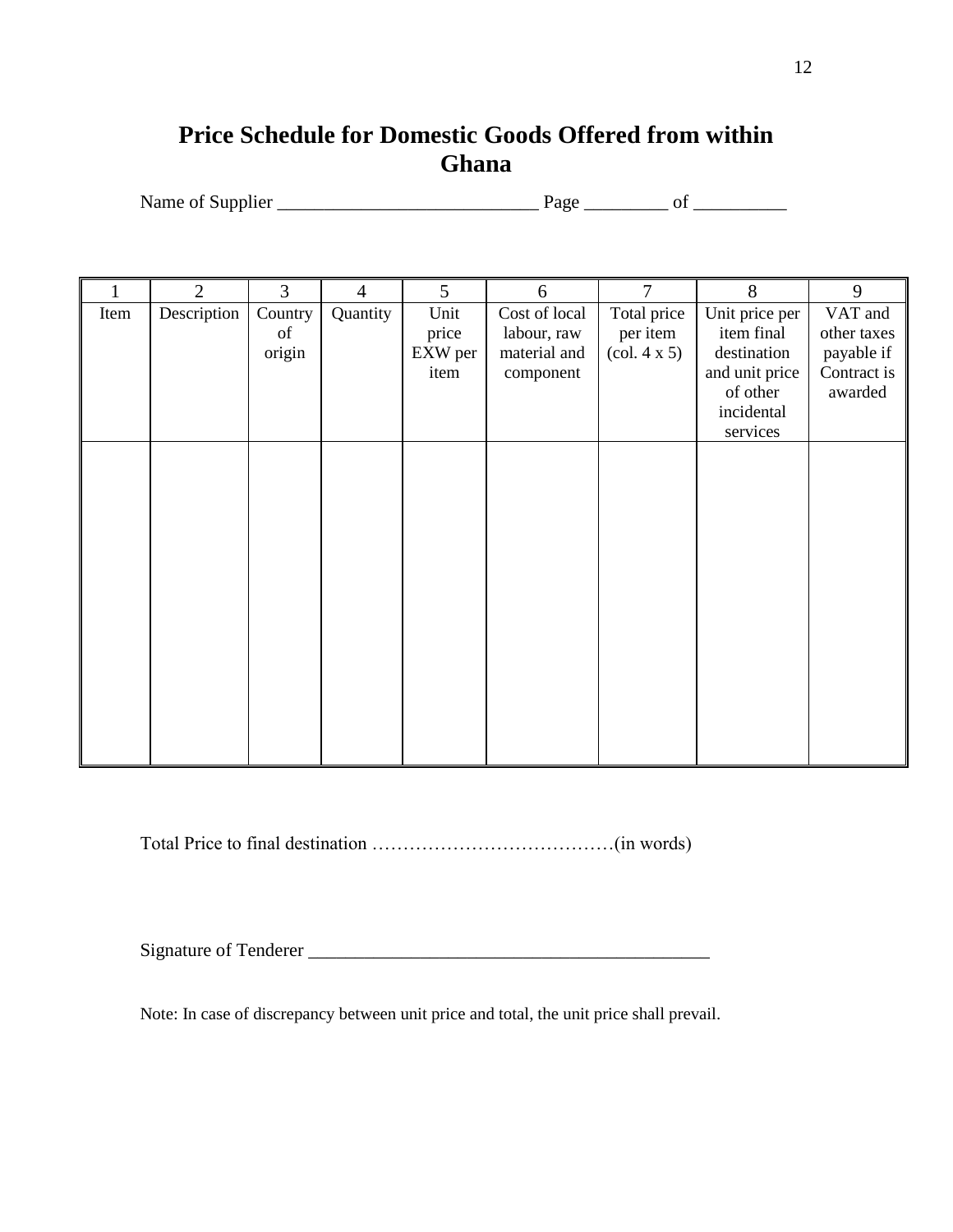#### **Section V. Schedule of Requirements**

<span id="page-14-0"></span>The delivery schedule expressed as weeks/months stipulates hereafter a delivery date which is the date of delivery (i) at EXW premises, or (ii) to the carrier at the port of shipment when the contract is placed on FOB or CIF terms, or (iii) to the first carrier when the contract is placed on FCA or CIP terms. In order to determine the correct date of delivery hereafter specified, the Purchaser has taken into account the additional time that will be needed for international or national transit to the Project Site or to another common place.<sup>2</sup>

**Number Description Quantity Delivery schedule** (shipment)

 $\overline{a}$ 

**In weeks/months from** \_\_\_\_ 3

 $2$  The delivery may be specified for a single shipment, or for several partial shipments, for a specific date, or range of acceptable delivery periods.

<sup>&</sup>lt;sup>3</sup> The Purchaser must specify here the date from which the delivery schedule will start. That date should be either the date of contract award, or the date of contract signature, or the date of opening of Letter of Credit, or the date of confirmation of the Letter of Credit, as appropriate. The Tender Form should include only a cross-reference to this Schedule.